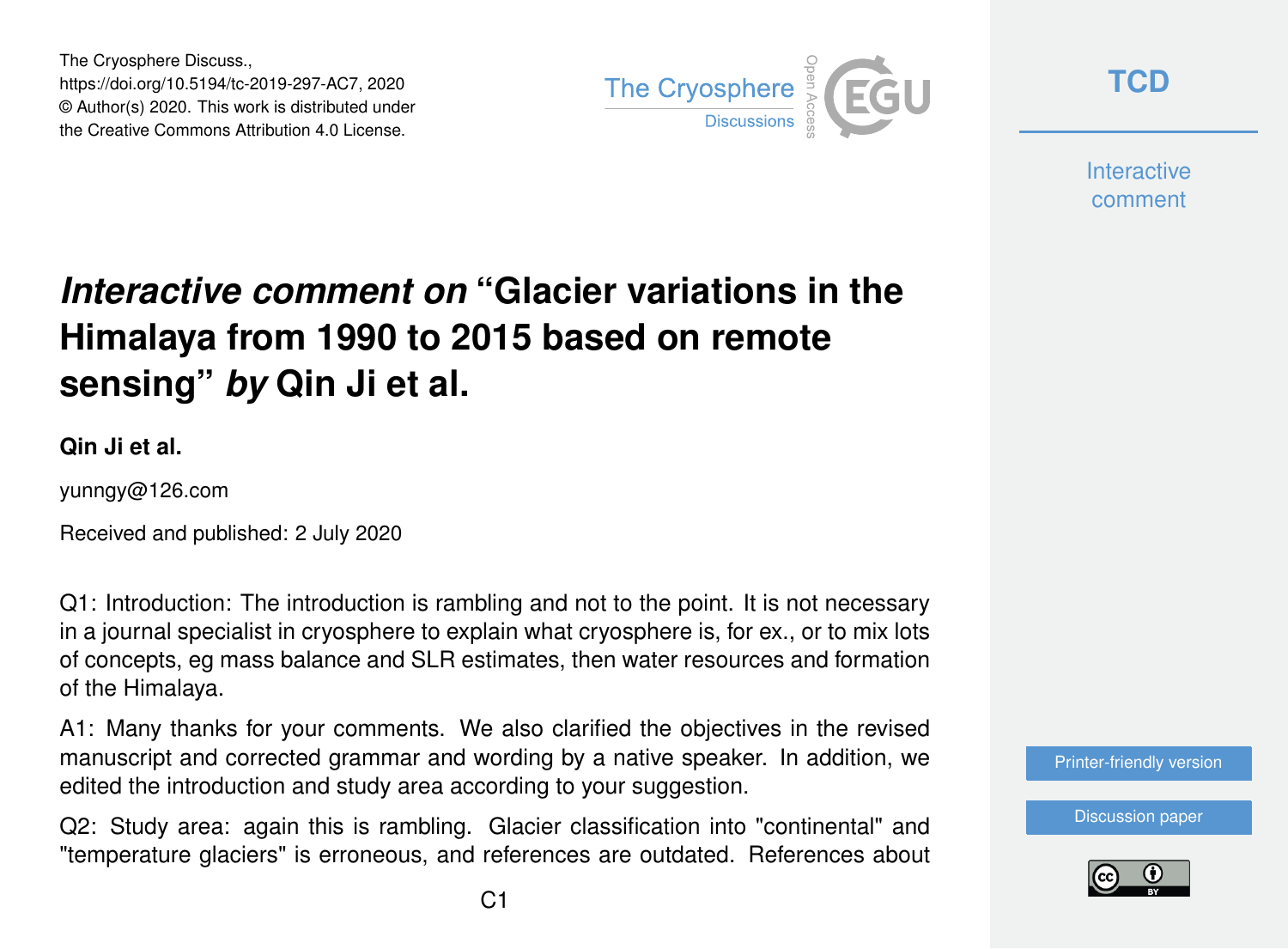climate data are also outdated. This is not a climate paper so such details are meaningless. Showing pictures of Everest in figure 1 does not bring anything to the paper.

A2: According to the advice of anonymous referee, we deleted the sentence "Glacier classification into "continental" and "temperature glaciers"". In order to indicate the distribution of glaciers in the southern slope and northern slope, we made details in climate. Showing pictures of Everest in figure is the purpose to intuitively demonstrate the highest peaks in the world.

Q3: Data and Methods: No new methods were used here, and the authors state that for some years they averages  $+/-$  2 years. It makes it hard to know then what year the glacier outlines represent when for some areas various years of imagery were used. Reporting cloud cover for each scene is irrelevant since cloud cover can be outside the glaciers. It becomes clear only later on that the authors derived ne set of outlines per decade. In this case, why not use RGI which is also from 2000 and is a compilation? The authors would need to show the superiority of their approach over existing outlines, but this is not done in the paper.

A3: The purposes of this paper analyzed the glacier distribution and variation characteristics in the entire Himalayas, so the method of glacier boundaries extraction is not new. The RGI are based on the ASTER data and this paper we extracted glacier outlines used Landsat TM/ETM+/OLI in 1990, 2005 and 2015. In order to avoid the impact of data inconsistency, we obtained the glacier boundaries used Landsat data and we also corrected potential error by visual interpretation in our paper.

Q4: Glacier mapping also is based on established methods (band ratios) and this section does not need almost one page to describe. Just a technical detail, band ratio of 1 seems very low for OLI, while 1.8 for TM seems acceptable; the authors do not comment on this. Also, the authors refer to the 2nd Chinese inventory but do not add a reference, nor how it was used. Debris covered glaciers, as it seems, were mapped manually but the description is fuzzy and there is nothing innovative here.

**[TCD](https://tc.copernicus.org/preprints/)**

**Interactive** comment

[Printer-friendly version](https://tc.copernicus.org/preprints/tc-2019-297/tc-2019-297-AC7-print.pdf)

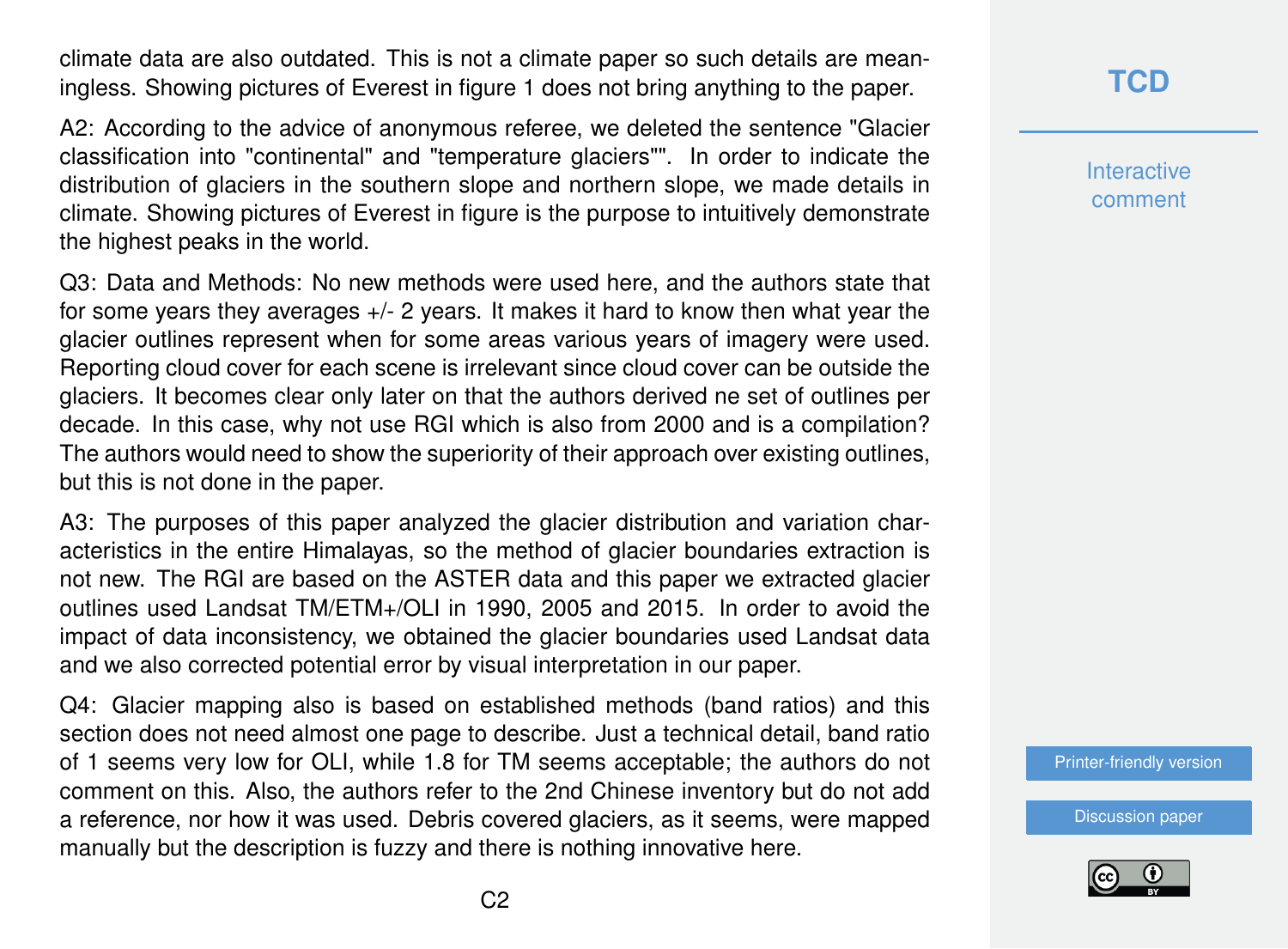A4: Thanks for the Referee's suggestion we have added some contents in the details of image thresholding for Landsat OLI imagery and marked them in red in lines 183- 190. In order to make the Landsat OLI data match with the Landsat TM/ETM+ imagery, we set Landsat TM/ETM+ as a reference to make geometric correction to Landsat OLI scenes. We also add the reference for 2nd Chinese inventory in line 204 in the revised manuscript.

Q5: Error estimates are based only on a single glacier and seem incomplete. A study of such spatial extent would need a much more thorough error and uncertainty section.

A5: Many thanks for your advice and we have used the buffer method to calculate the accuracy in lines 245-247 in the manuscript.

Q6: The authors present glacier changes across the study area with respect to various factors: part of the range, elevation bin, type of glaciers etc. While this is of possible interest, especially with respect to the spatial distribution of glacier changes, the information presented is hard to distill and very dense. This needs much more synthesis. Also, the changes are referred to most of the times as simply "changes"- it should be mentioned when the changes are in glacier area, length or height etc.

A6: The "changes" in this paper is referred to the area change.

Q7: Some concepts need much more development, for example debris cover. For example l 492 - 495 the authors mention the melt inhibition due to thin debris- however in the recent years there have been a number of publications which point at the presence of supra-glacial lakes and ice cliffs and their effect on melting rates over thick debris. The references presented are also outdated. Also the authors claim they test the effect of debris on melting rates- "To investigate whether the debris of the Himalaya can inhibit the glacier melting" (l522) - but then they present area changes, while debris cover glaciers can get thinner yet display no area change. So area change as an indicator of surface melt is not an appropriate measure.

**[TCD](https://tc.copernicus.org/preprints/)**

**Interactive** comment

[Printer-friendly version](https://tc.copernicus.org/preprints/tc-2019-297/tc-2019-297-AC7-print.pdf)